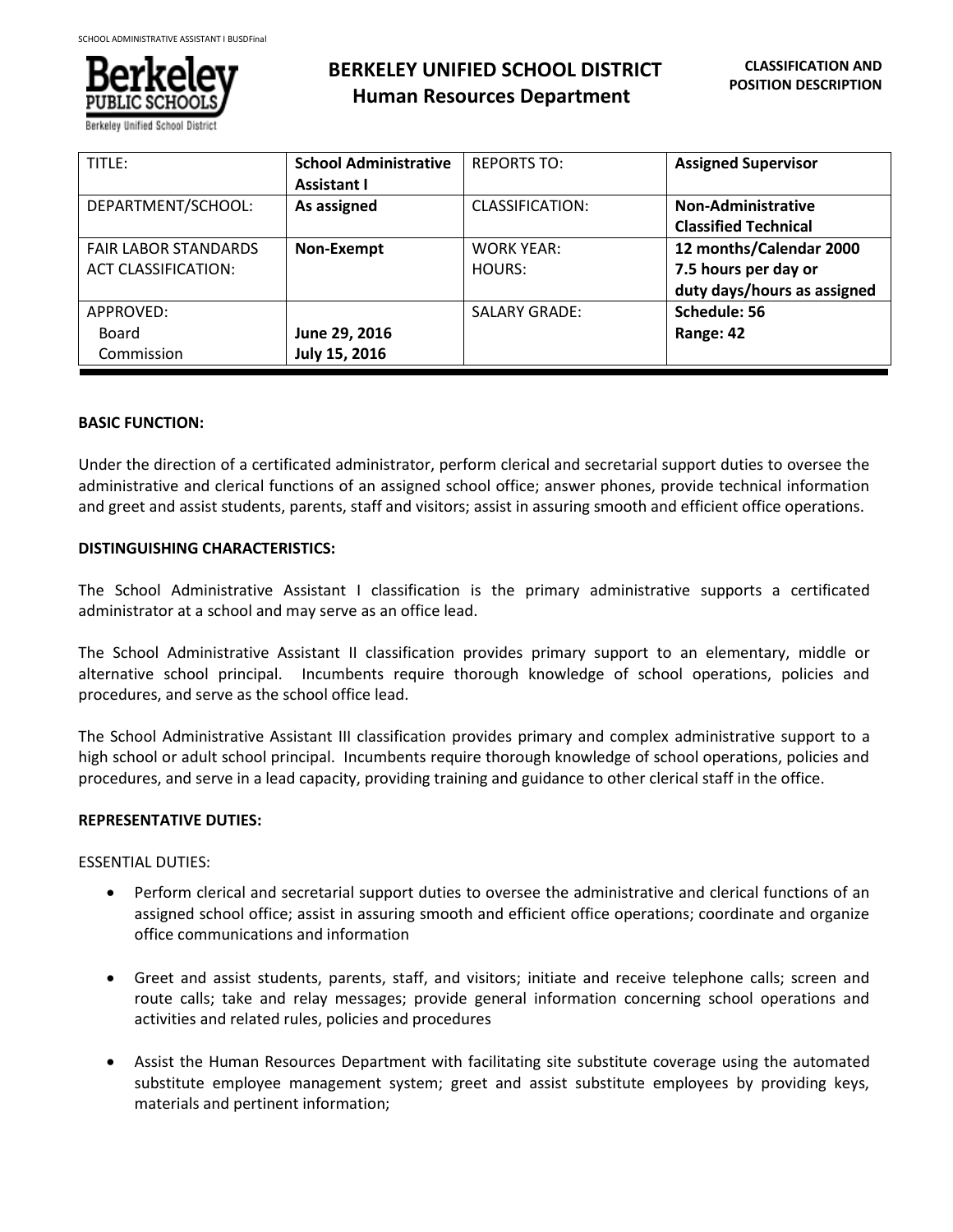- Collect and code timesheets according to information provided by the budget manager and submit timesheets to the budget manager for approval; route timesheets to appropriate department for approval and/or processing according to established timelines and procedures
- Compose correspondence; keyboard format and process a variety of records and documents related to assigned activities such as letters, lists, memoranda, bulletins, reports, requisitions, flyers, posters, forms, packets or other materials from detailed or rough copy; prepare contracts using fillable form and based on information provided by budget manager; proofread completed typing assignments
- Input a variety of data into computer system; maintain automated records and files; initiate queries and generate a variety of computerized lists, spreadsheets and reports as requested; assure accuracy of input and output data
- Compile information and prepare and maintain a variety of records and reports related to school programs and activities; review and verify accuracy and completeness of various documents; establish and maintain filing systems; process and review various forms and applications as needed
- Receive, open, sort, screen and distribute incoming mail; receive and respond to e-mails; assist in the preparation and dissemination of materials and information to the public and staff regarding various events and programs
- Administer first aid according to established procedures as needed
- Perform other activities in support of the assigned office including registering/transferring students, and assisting with students sent to the office for health, discipline or other matters; assist in coordinating events such as , graduation/promotion, picture days, and mandated health screenings
- Coordinate, schedule and attend a variety of meetings as assigned; prepare and send out notices of meetings; maintain appointment and activity calendar for the school and the certificated administrator; reserve facilities; collect and compile information for meetings, projects and workshops; prepare agendas and take minutes as directed
- Operate a variety of office equipment including a calculator, copier, laminator, fax machine, computer and assigned software; operate a two-way radio as assigned
- Communicate with staff and outside agencies to exchange information and resolve issues or concerns
- Monitor inventory levels of office and school supplies; order, receive and assure adequate inventory levels of office and school supplies; prepare purchase requisitions for supplies and services using District systems and based on information provided by the budget manager; submit purchase requisitions to the budget manager for approval; submit purchase requisitions to the appropriate department for approval and/or processing

OTHER DUTIES: Perform related duties as assigned

### **KNOWLEDGE AND ABILITIES:**

KNOWLEDGE OF: Modern office practices, procedures and equipment Policies and objectives of assigned programs and activities Record-keeping and report preparation techniques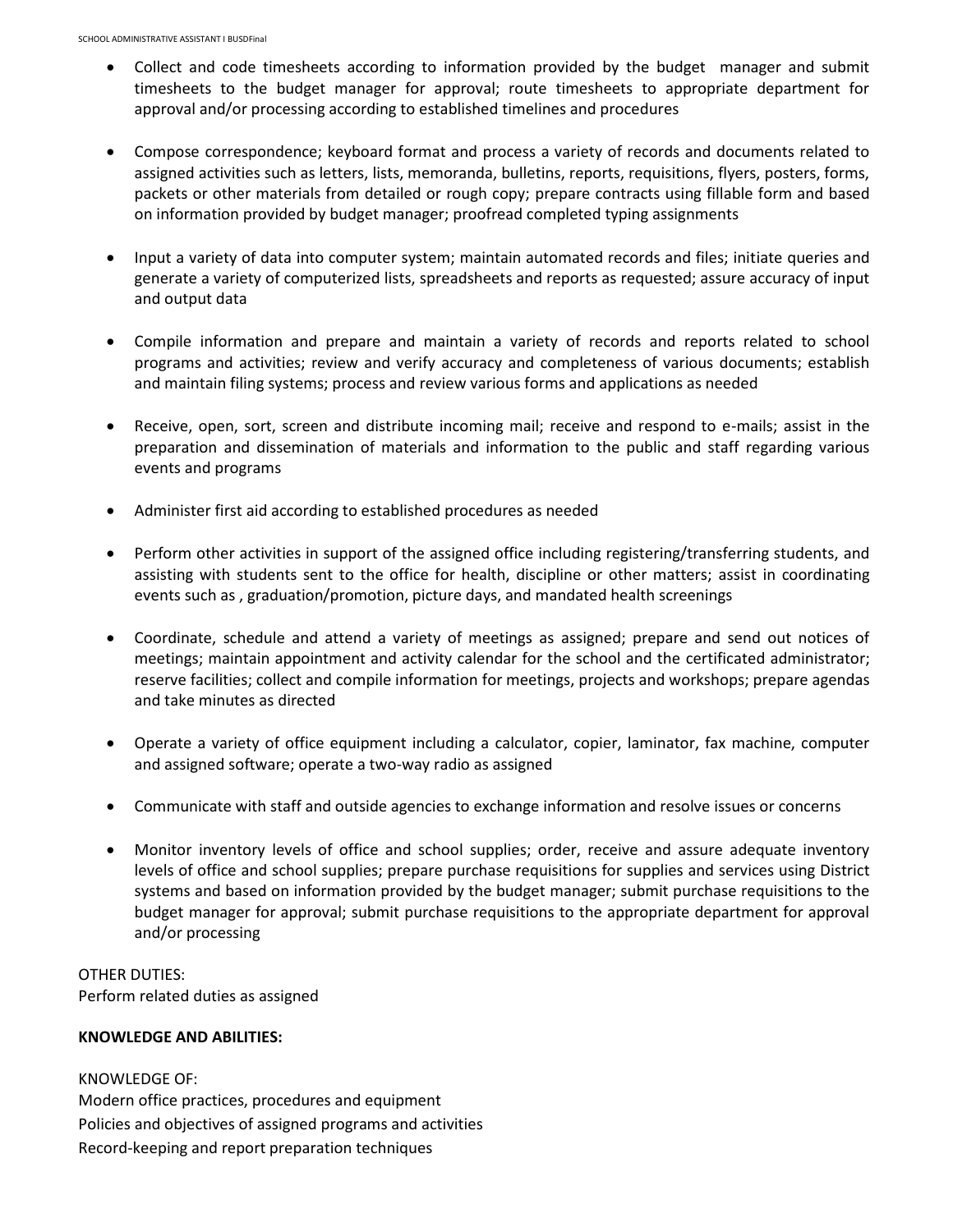SCHOOL ADMINISTRATIVE ASSISTANT I BUSDFinal

Telephone techniques and etiquette Correct English usage, grammar, spelling, punctuation and vocabulary Business letter and report writing, editing and proofreading Computer systems and assigned software applications Methods of collecting and organizing data and information Oral and written communication skills Interpersonal skills using tact, patience and professionalism Basic math Basic first aid and CPR techniques ABILITY TO: Perform clerical and secretarial support duties to oversee the administrative and clerical functions of an assigned school office Answer telephones and greet the public professionally Assist in assuring smooth and efficient office operations Learn, interpret, apply and explain applicable laws, codes, rules and regulations Maintain records and prepare reports Keyboard or input data at an acceptable rate of speed Operate a variety of office equipment including a computer and assigned software applications and systems Understand and follow oral and written directions Establish and maintain cooperative and effective working relationships with others Communicate effectively both orally and in writing Compose correspondence and written materials independently or from oral instructions Complete work with many interruptions Meet schedules and timelines

- Receive, sort and distribute mail
- Add, subtract, multiply and divide quickly and accurately
- Administer basic First aid and CPR as needed

#### **EDUCATION AND EXPERIENCE:**

Any combination equivalent to: graduation from high school and three years of clerical or secretarial experience involving frequent public contact

#### **LICENSES AND OTHER REQUIREMENTS:**

Valid First Aid and CPR certification issued by an authorized agency preferred Some incumbents in this classification may be required to speak, read and write in a designated second language

# **WORKING CONDITIONS:**

ENVIRONMENT: Office environment Constant interruptions